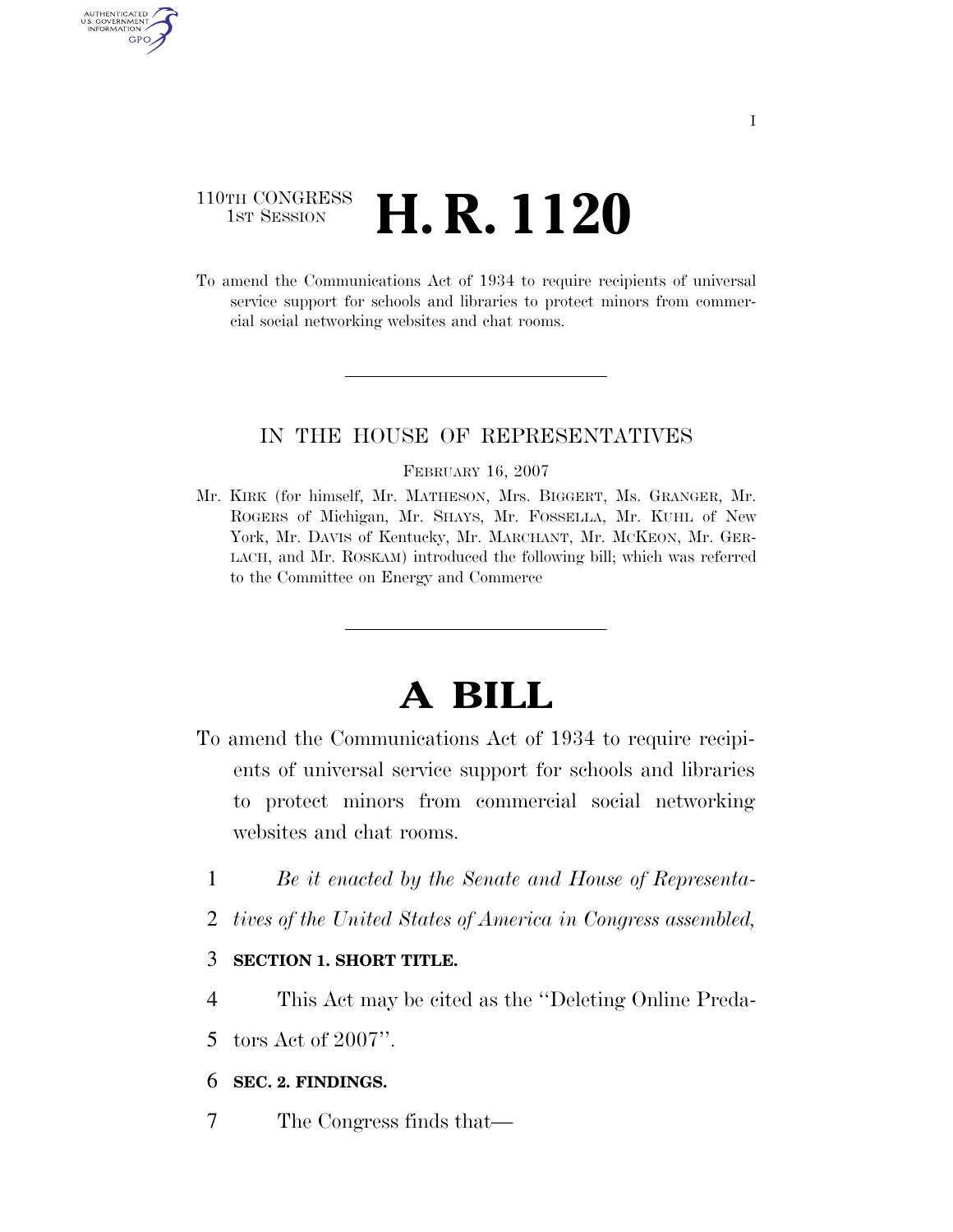(1) sexual predators approach minors on the Internet using chat rooms and social networking websites, and, according to the United States Attor- ney General, one in five children has been ap-proached sexually on the Internet;

 (2) sexual predators can use these chat rooms and websites to locate, learn about, befriend, and eventually prey on children by engaging them in sex- ually explicit conversations, asking for photographs, and attempting to lure children into a face to face meeting; and

 (3) with the explosive growth of trendy chat rooms and social networking websites, it is becoming more and more difficult to monitor and protect mi- nors from those with devious intentions, particularly when children are away from parental supervision.

**SEC. 3. CERTIFICATIONS TO INCLUDE PROTECTIONS** 

**AGAINST COMMERCIAL SOCIAL NETWORKING** 

## **WEBSITES AND CHAT ROOMS.**

 (a) CERTIFICATION BY SCHOOLS.—Section  $21\quad 254(h)(5)(B)$  of the Communications Act of 1934 (47) 22 U.S.C.  $254(h)(5)(B)$  is amended by striking clause (i) and inserting the following:

24  $(1)$  is enforcing a policy of Internet safety for minors that includes monitoring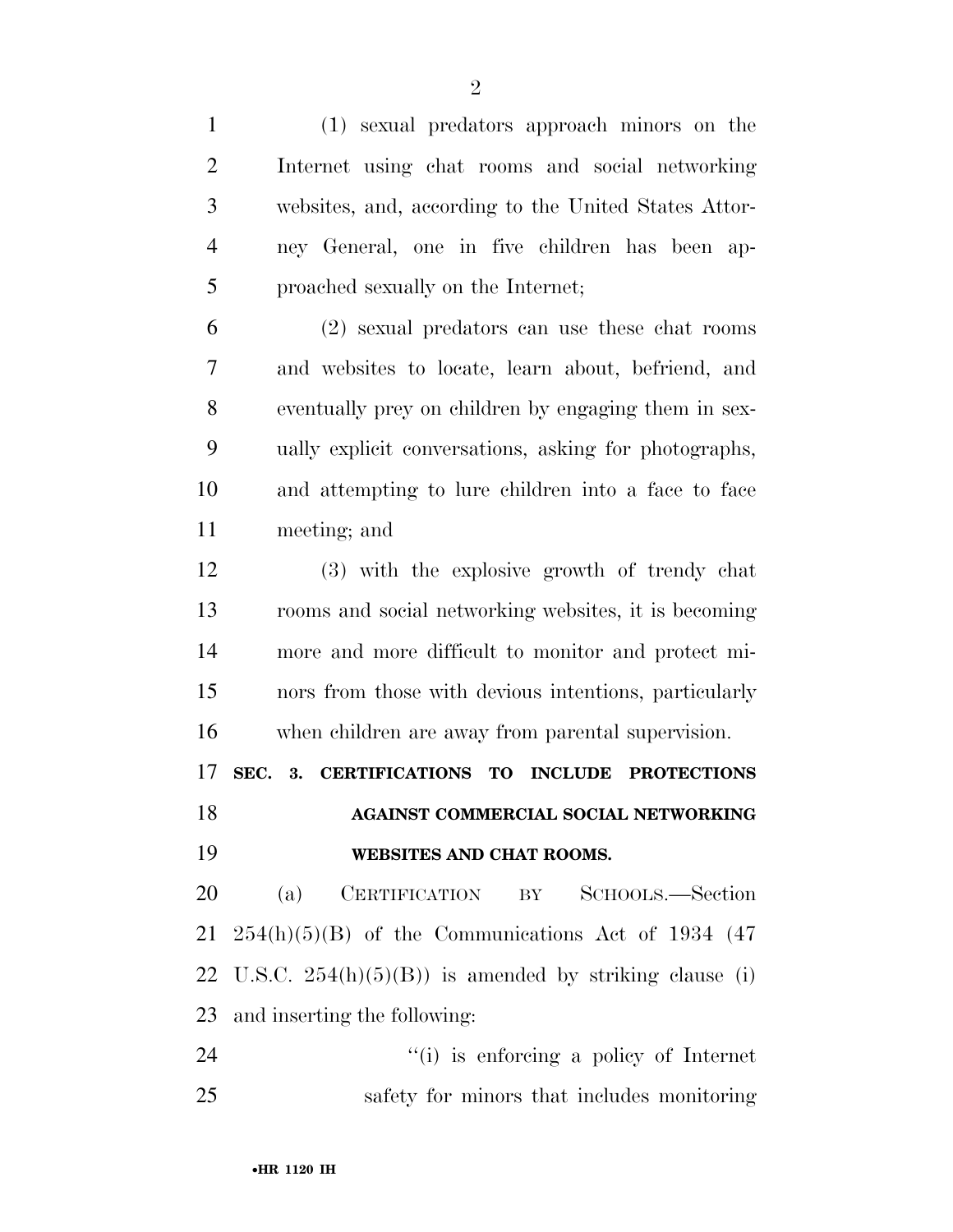1 the online activities of minors and the op- eration of a technology protection measure with respect to any of its computers with Internet access that— ''(I) protects against access through such computers to visual de- pictions that are— 8 ''(aa) obscene; ''(bb) child pornography; or  $"(ce)$  harmful to minors; and  $\frac{12}{12}$  ''(II) protects against access to a commercial social networking website or chat room unless used for an edu- cational purpose with adult super-16 vision; and". (b) CERTIFICATION BY LIBRARIES.—Section 18 254(h)(6)(B) of such Act (47 U.S.C. 254(h)(6)(B)) is amended by striking clause (i) and inserting the following:  $\frac{1}{1}$  is enforcing a policy of Internet safety that includes the operation of a technology protection measure with respect to any of its computers with Internet ac-cess that—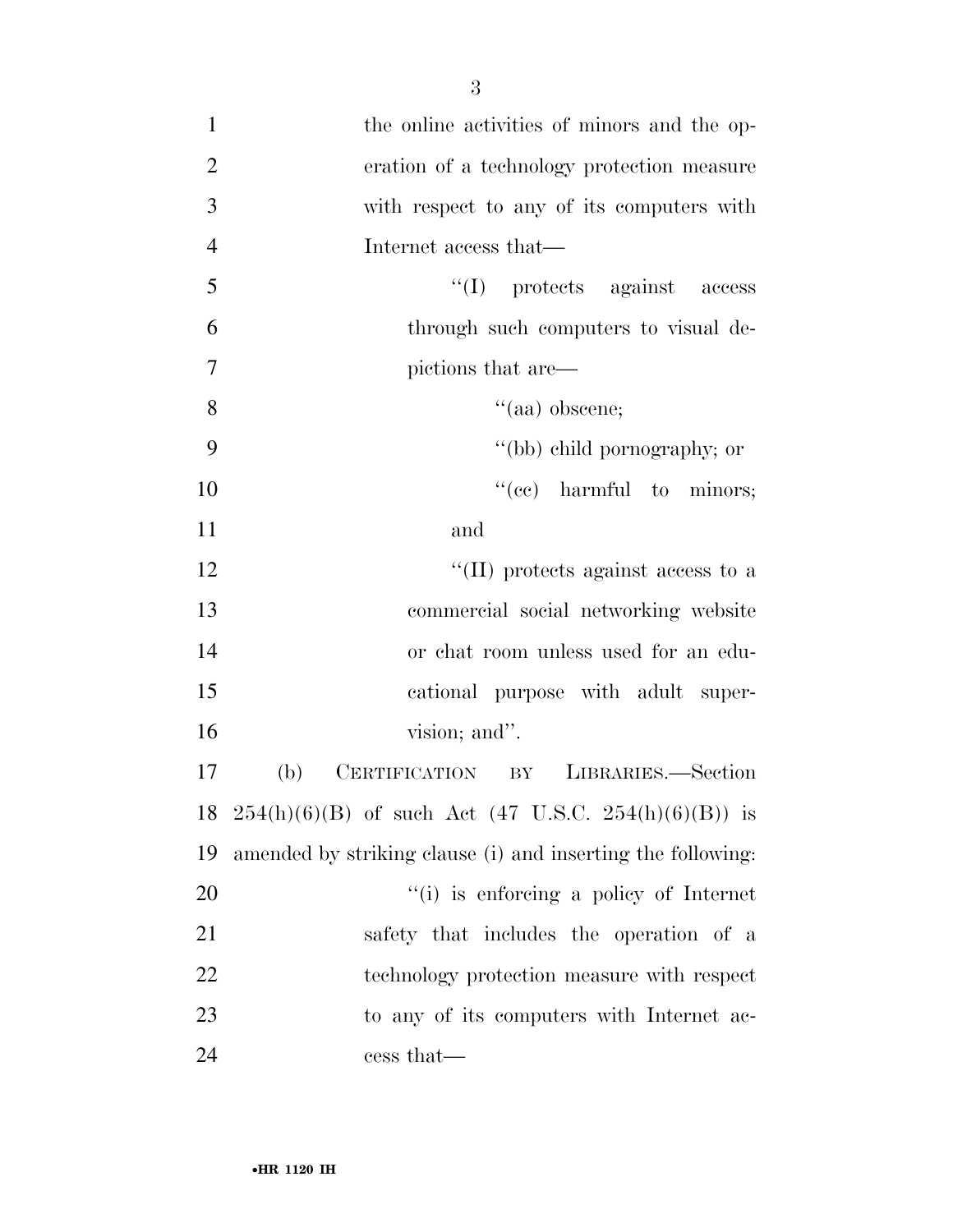| $\mathbf{1}$   | $\lq\lq$ protects against access                   |
|----------------|----------------------------------------------------|
| $\overline{2}$ | through such computers to visual de-               |
| 3              | pictions that are—                                 |
| $\overline{4}$ | $``(aa)$ obscene;                                  |
| 5              | "(bb) child pornography; or                        |
| 6              | "(ce) harmful to minors;                           |
| $\overline{7}$ | and                                                |
| 8              | $\lq\lq$ (II) protects against access by           |
| 9              | minors without parental authorization              |
| 10             | a commercial social networking<br>to.              |
| 11             | website or chat room, and informs                  |
| 12             | parents that sexual predators can use              |
| 13             | these websites and chat rooms to prey              |
| 14             | on children; and".                                 |
| 15             | (c) DEFINITIONS.—Section $254(h)(7)$ is amended by |
| 16             | adding at the end the following new subparagraph:  |
| 17             | "(J) COMMERCIAL SOCIAL NETWORKING                  |
| 18             | WEBSITES; CHAT ROOMS.—Within 120 days              |
| 19             | after the date of enactment of the Deleting On-    |
| 20             | line Predators Act of 2007, the Commission         |
| 21             | shall by rule define the terms 'social networking  |
| 22             | website' and 'chat room' for purposes of this      |
| 23             | subsection. In determining the definition of a     |
| 24             | social networking website, the Commission shall    |
|                |                                                    |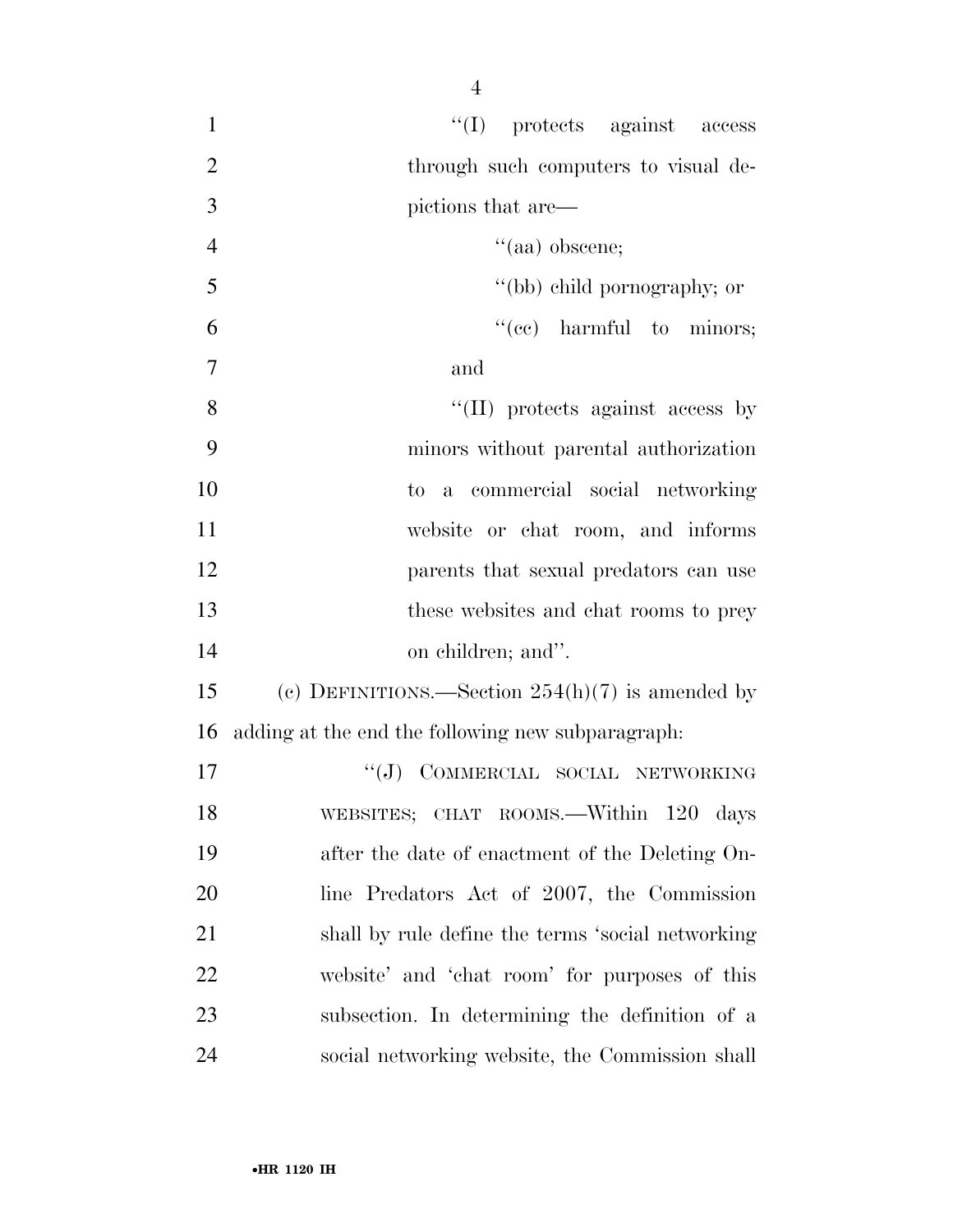| $\mathbf{1}$   | take into consideration the extent to which a       |
|----------------|-----------------------------------------------------|
| $\overline{2}$ | website—                                            |
| 3              | $f'(i)$ is offered by a commercial entity;          |
| $\overline{4}$ | "(ii) permits registered users to create            |
| 5              | an on-line profile that includes detailed           |
| 6              | personal information;                               |
| $\overline{7}$ | "(iii) permits registered users to cre-             |
| 8              | ate an on-line journal and share such a             |
| 9              | journal with other users;                           |
| 10             | "(iv) elicits highly-personalized infor-            |
| 11             | mation from users; and                              |
| 12             | $f'(v)$ enables communication among                 |
| 13             | users.".                                            |
| 14             | (d) DISABLING DURING ADULT OR EDUCATIONAL           |
| 15             | USE.—Section $254(h)(5)(D)$ of such Act is amended— |
| 16             | (1) by inserting "OR EDUCATIONAL" after             |
| 17             | "DURING ADULT" in the heading; and                  |
| 18             | (2) by inserting before the period at the end the   |
| 19             | following: "or during use by an adult or by minors  |
| 20             | with adult supervision to enable access for edu-    |
| 21             | cational purposes pursuant to subparagraph          |
| 22             | $(B)(i)(II)$ ".                                     |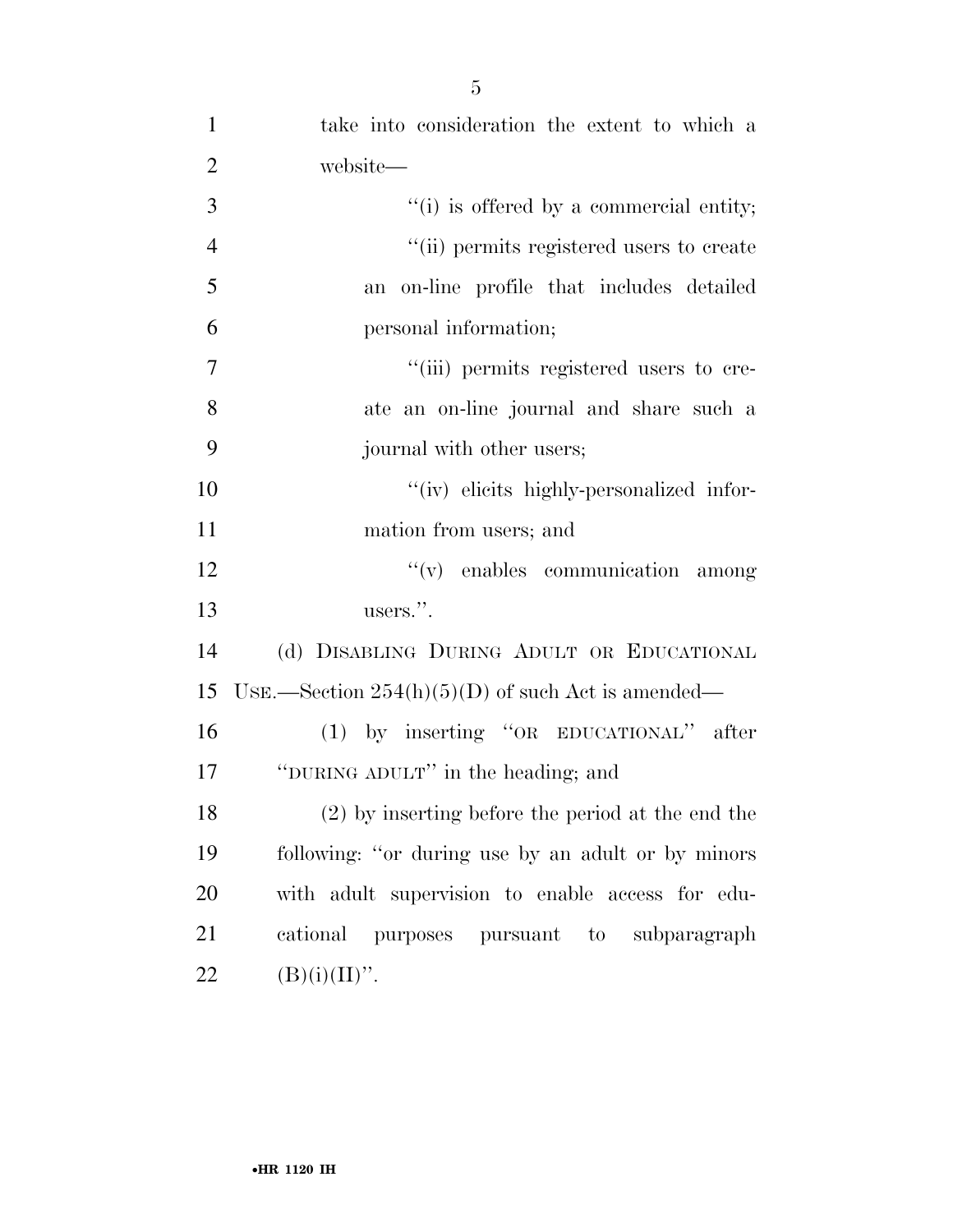# **SEC. 4. FTC CONSUMER ALERT ON INTERNET DANGERS TO CHILDREN.**

 (a) INFORMATION REGARDING CHILD PREDATORS AND THE INTERNET.—Not later than 180 days after the date of enactment of this Act, the Federal Trade Commis-sion shall—

 (1) issue a consumer alert regarding the poten- tial dangers to children of Internet child predators, including the potential danger of commercial social networking websites and chat rooms through which personal information about child users of such websites may be accessed by child predators; and

 (2) establish a website to serve as a resource for information for parents, teachers and school ad- ministrators, and others regarding the potential dan- gers posed by the use of the Internet by children, in- cluding information about commercial social net- working websites and chat rooms through which per- sonal information about child users of such websites may be accessed by child predators.

 (b) COMMERCIAL SOCIAL NETWORKING WEBSITES.—For purposes of the requirements under sub- section (a), the terms ''commercial social networking website'' and ''chat room'' have the meanings given such 25 terms pursuant to section  $254(h)(7)(J)$  of the Commu-